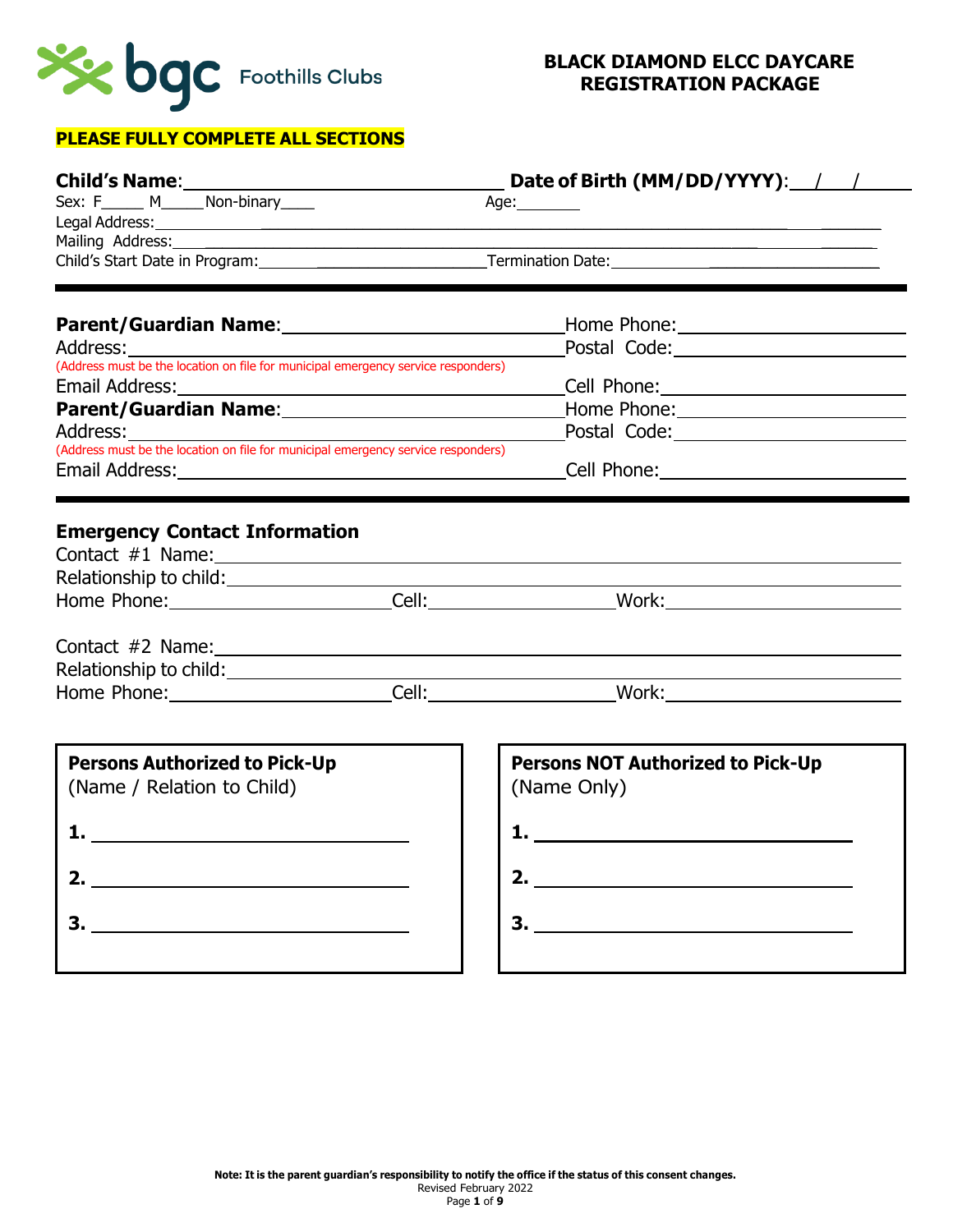

# **MEDICAL INFORMATION**

| Is your child on any regular medications? If yes, please describe:                                                                                                                                                                                                                                                                                                                                                                                                                                                                                                                                 |            |
|----------------------------------------------------------------------------------------------------------------------------------------------------------------------------------------------------------------------------------------------------------------------------------------------------------------------------------------------------------------------------------------------------------------------------------------------------------------------------------------------------------------------------------------------------------------------------------------------------|------------|
|                                                                                                                                                                                                                                                                                                                                                                                                                                                                                                                                                                                                    |            |
| Does your child have any allergies or skin reactions? If yes, please describe treatment:                                                                                                                                                                                                                                                                                                                                                                                                                                                                                                           |            |
| Do you have any concerns regarding your child's health? (seizures (febrile seizures), asthma, vision, hearing<br>etc.) Please describe:                                                                                                                                                                                                                                                                                                                                                                                                                                                            |            |
| Are your child's immunizations up to date?<br>$Yes$ No $No$                                                                                                                                                                                                                                                                                                                                                                                                                                                                                                                                        |            |
| <b>Consent</b><br>Do you agree to allow:<br>Please initial by your response                                                                                                                                                                                                                                                                                                                                                                                                                                                                                                                        |            |
| Photographs of you and/or your child(ren) to be used for publicity reasons?<br>$Yes$ No $No$                                                                                                                                                                                                                                                                                                                                                                                                                                                                                                       |            |
| You and/or your child(ren) to participate in surveys for program evaluation?<br>No results and the New York of the New York of the New York of the New York of the New York of the New York of the New York of the New York of the New York of the New York of the New York of the New York of the New York of<br>$Yes$ <sub>____</sub>                                                                                                                                                                                                                                                            |            |
| You may transport my child by ambulance or car in case of an emergency?<br>$Yes$ and $Yes$ and $Yes$ and $Yes$ and $Yes$ and $Yes$ and $Yes$ and $Yes$ and $Yes$ and $Yes$ and $Yes$ and $Yes$ and $Yes$ and $Yes$ and $Yes$ and $Yes$ and $Yes$ and $Yes$ and $Yes$ and $Yes$ and $Yes$ and $Yes$ and $Yes$ and $Yes$ and $Yes$ and $Yes$ and $Yes$ and $Yes$ a<br>No results and the New York of the New York of the New York of the New York of the New York of the New York of the New York of the New York of the New York of the New York of the New York of the New York of the New York of |            |
| I acknowledge that all the information I have provided is accurate to the best of myknowledge and agree to update any<br>information as it changes                                                                                                                                                                                                                                                                                                                                                                                                                                                 |            |
| Parent/Guardian Signature: National Account of the Contract of the Contract of the Contract of the Contract of                                                                                                                                                                                                                                                                                                                                                                                                                                                                                     | Date: 2008 |
|                                                                                                                                                                                                                                                                                                                                                                                                                                                                                                                                                                                                    |            |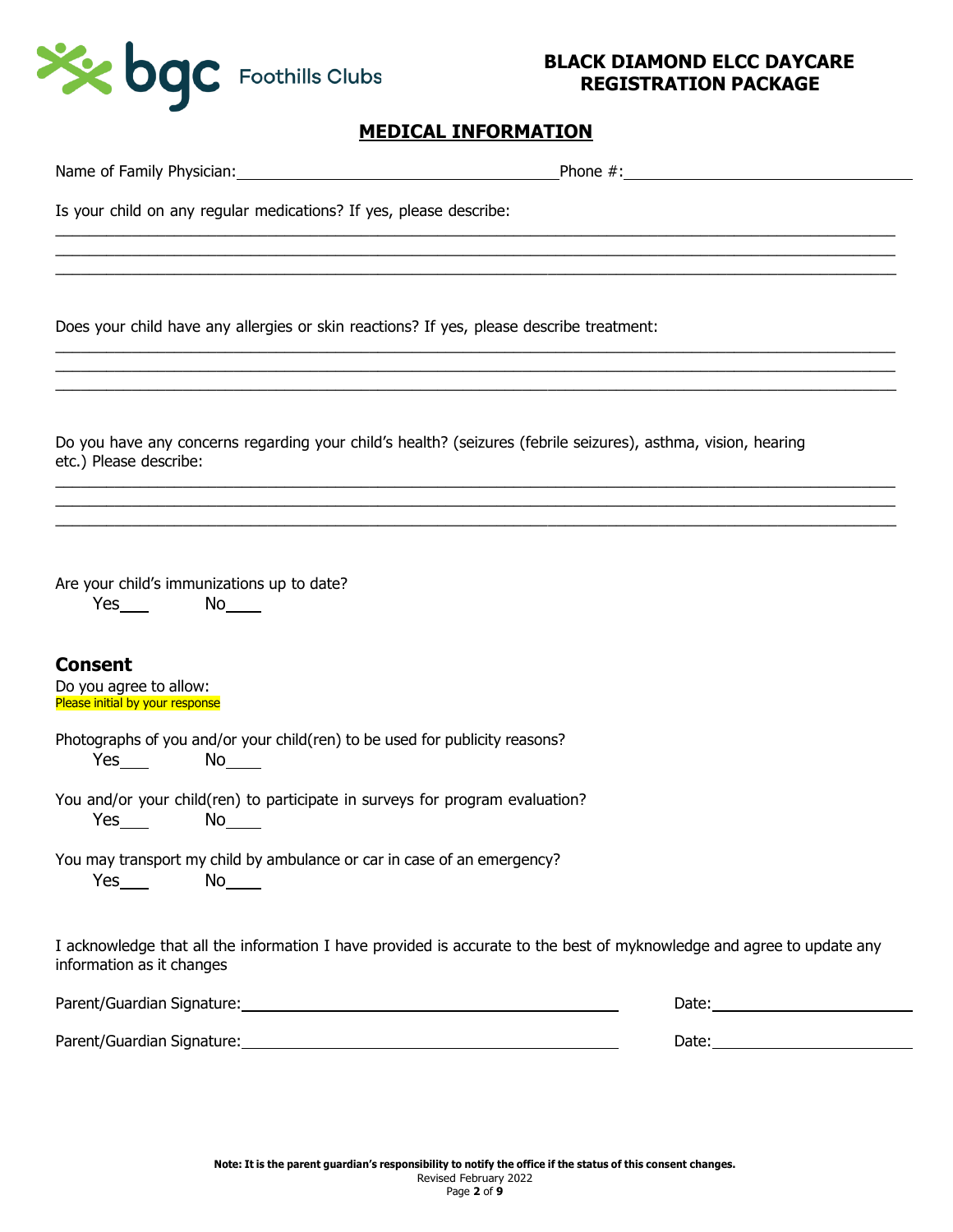

## **CHILD INFORMATION / PERSONAL DATA**

Do you have any concerns regarding your child's development? (Behaviour, Speech, Language, Mobility, etc.)

Has your child had previous Child Care experience? If yes, how did he/she adapt?

What is/are your child's favourite toys/activities?

What are your child's eating habits? (mannerisms)

Does your child have any food sensitivities?

Favourite Foods?

#### **Strong Dislikes?**

|     | Does your child dress themselves? |
|-----|-----------------------------------|
| Yes | Nο                                |

Is your child toilet trained?

If no, how can we support you with toilet training?

Does your child nap?

 $Yes$  No  $No$ 

If yes, how long does your child typically nap for?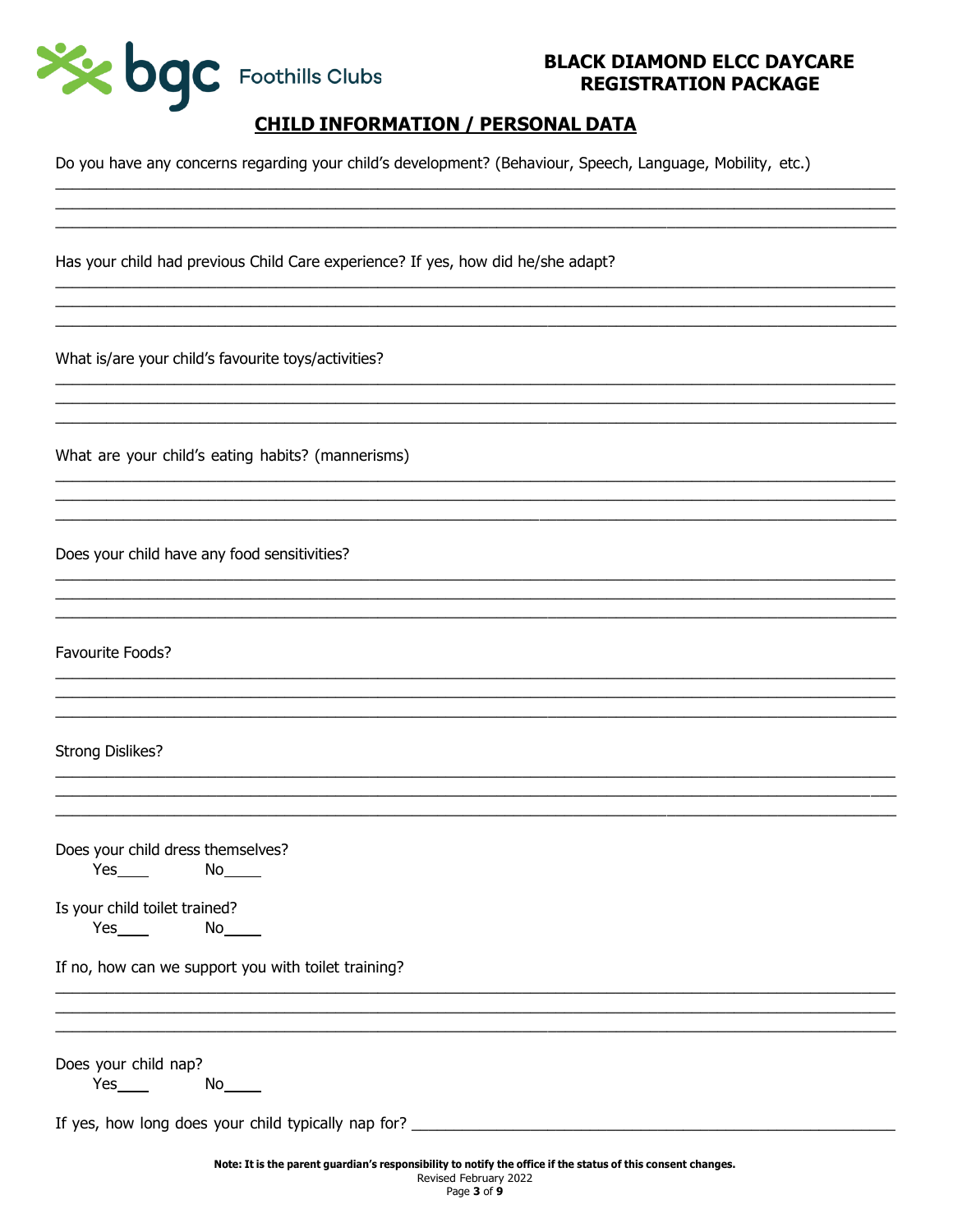

Does your child have any siblings? If yes, please list their ages?

What method of discipline is used at home?

How does your child react?

How would you describe your child's personality?

What is the dominant language used at home?<br>
Material and the state of the state of the state of the state of the state of the state of the state of the state of the state of the state of the state of the state of the stat

What are your daycare expectations?

Please explain any other information that will help us better understand your child: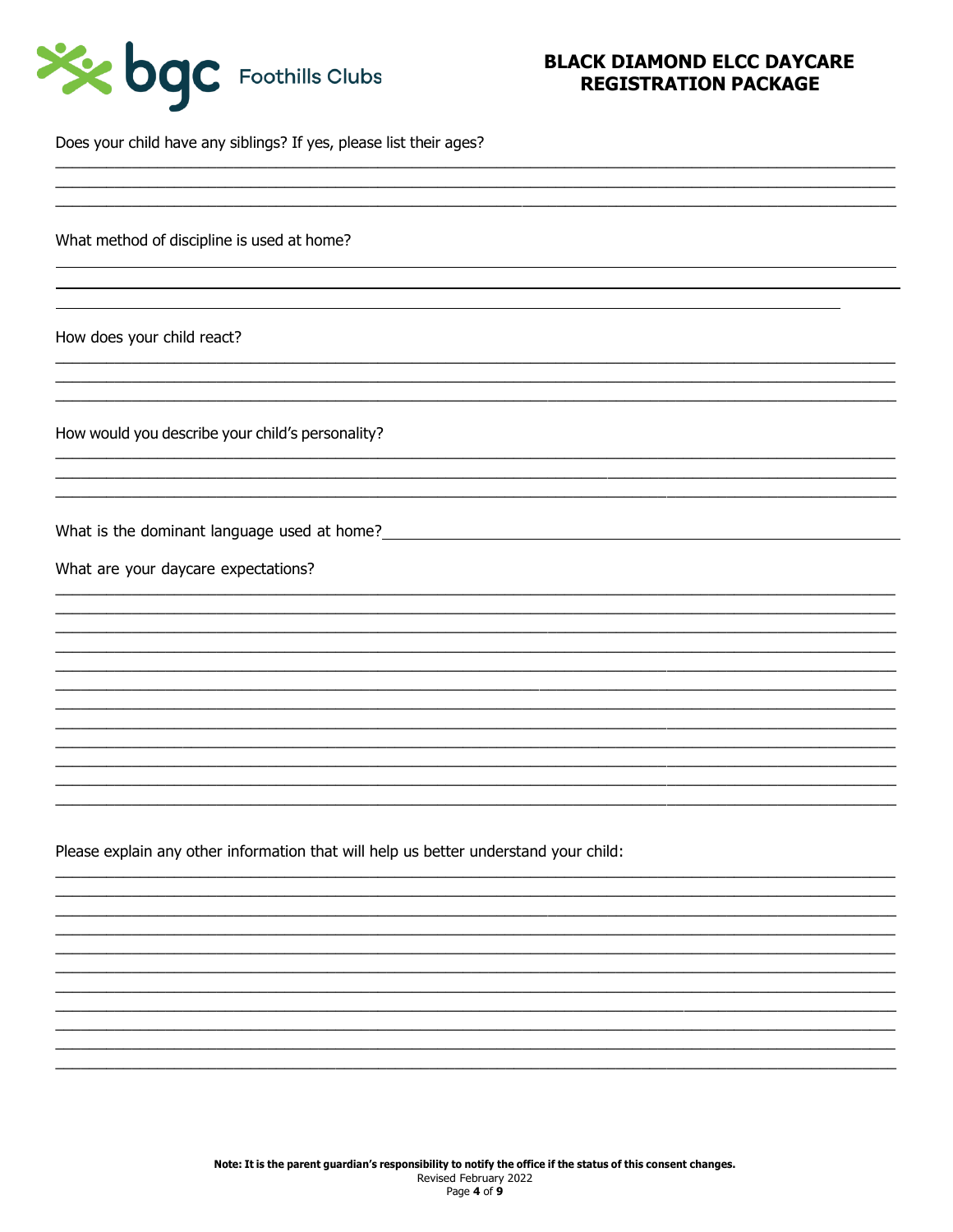

### **PARTICIPANT RISK ACKNOWLEDGEMENT, RELEASE OF PERSONAL AND MEDICAL INFORMATION AND RELEASE, WAIVER OF CLAIM AND ASSUMPTION OF RISK**

Our goal is to provide a safe experience for all participants registered in programs offered by BGC Foothills Clubs. Our programs however, may include elements of risk and you, and/or, as the parent(s) or legal guardians of participant(s), will be required to complete, date and sign this Participant RiskAcknowledgement, Release of Personal and Medical Information, and, Release and Waiver of Claim and Assumption of Risk**, before or at the time** of enrolment in any BGC Foothills Clubs program. **We believe in the informed consent of the participant(s) and/or legal guardian of the participant(s) to the identifiable and unforeseen risks that may occur during our programs.**

Enrollment in a Club Program is your acknowledgement and acceptance of the risks or dangers that may occur during the program and thereby you, and/or as the parent(s) or legal guardian(s) of participants are deemed to have accepted the risks or dangers of this program.

In consideration of my, and/or my child(ren) or charge's participation in this program, I agree and acknowledge that:

Risks or dangers identifiable and unforeseen in the Club Programs at BGC Foothills Clubs include loss and/or damage of personal property. Injuries may occur when your child participates in activities such as sports programs, dances, bike riding, swimming and hiking. Inclement weather, plant allergies, insect bites and allergies, Animal and Livestock Encounters, food allergies, are other possible risks. There are also risks inherent and unforeseen when traveling to and from a Program outing, which may include mishaps during transportation. Transportation may be by hired coach, staff drivers in the clubs' own bus or volunteer drivers in their own vehicles.

**I have read and clearly understand that there are identifiable and unforeseen risks or dangers to the Club Programs at Boys and Girls Clubs of the Foothills:**

**(Participant's signature or parent/legal guardian signature if participant is under 18 yrs.)**

1. My child(ren) or charge(s) and/or I have met all of the prerequisites required for participation in a Club Program offered by BGC Foothills Clubs.

2. I freely and voluntarily release and discharge BGC Foothills Clubs, its employees, agents, instructors, volunteers, counselors and camp leaders from all claims, demands, actions or causes of action for damages, property loss or personal injury except in the case of negligence as defined by law, on the part of BGC Foothills Clubs, to me and/or my child(ren) or charge(s) howsoever caused which is in any way connected or related to the participation in a Club Program.

3. I waive any claim I may have against BGC Foothills Clubs arising from my and/or my child(ren)'s or charge(s)' participation in the program and I will indemnify and save harmless BGC Foothills Clubs, its agents, employees, instructors, volunteers, counselors and camp leaders for any claim, except negligence as defined by law on the part of BGC Foothills Clubs.

4. I agree that by signing this Risk Acknowledgement, Release of Personal and Medical Information, and Release, Waiver of Claim and Assumption of Risk as a parent or guardian of a participant who is under the age of 18 years, I acknowledge that there are risks and hazards inherent in the program to which I am willing to expose my child or charge and I will pay for any costs incurred by BGC Foothills Clubs should a suit be launched on my child's or charge's behalf, except in the case of negligence as defined by law on the part of BGC Foothills Clubs.

5. BGC Foothills Clubs, including its agents, employees, volunteers, instructors, camp leaders and counselors, may collect, use, retain and disclose my child(ren) and/or charge(s)' and my personal information where in its sole discretion, it deems necessary and reasonable for the purpose of a safe and caring experience for the participant. For example, disclosure of personal information to third parties may occur in the event of accident, sickness, counseling, program assessment, legal proceedings, an investigation, or the preparation of tax receipts. The retention period for this personal information is seven (7) years from the date of its collection. In the event of program evaluation, aggregate data and not personally identifiable information will be collected and disclosed.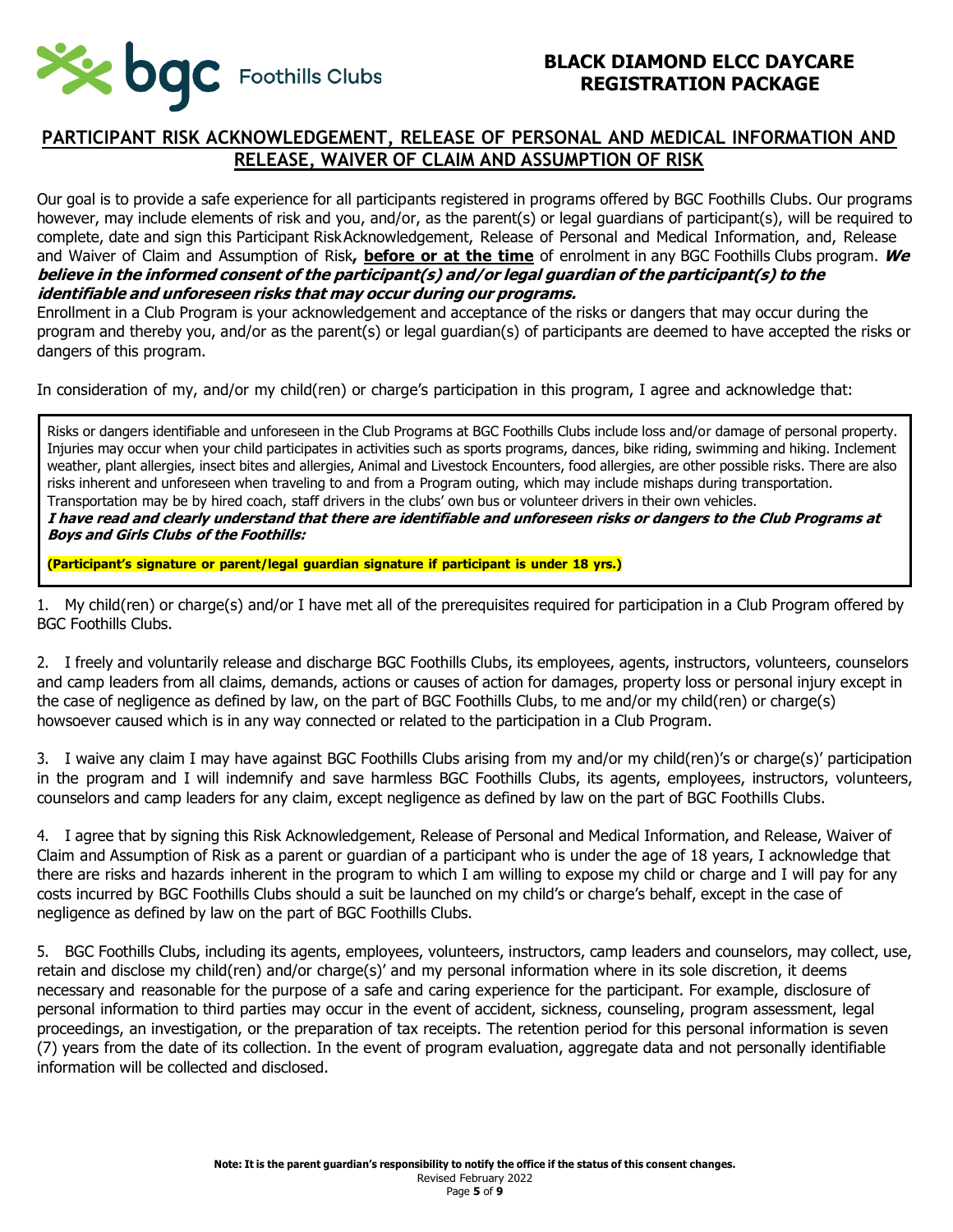

6. BGC Foothills Clubs may secure such medical advice and services as it, in its sole discretion, may deem necessary for my and/or my child's or charge(s)' health and safety and I shall be financially responsible for such advice and services that exceeds coverage by Alberta Health Care. I realize that a reasonable effort will be made to contact the primary contact person and/or emergency contact person if an emergency arises and if not available then as soon as is reasonably possible.

7. I HAVE CAREFULLY READ, UNDERSTAND, AND I AM FREELY SIGNING the **Participant Risk Acknowledgement, Release of Personal and Medical Information and Release, Waiver of Claim and Assumption of Risk**, and voluntarily accept and assume the risks or dangers inherent, identifiable and/or unforeseen in a Club Program offered by BGC Foothills Clubs, including personal injury and property loss, except in the case of negligence as defined by law on the part of BGC Foothills Clubs.

| I hereby give my informed consent to the terms and conditions of this document.                                                                                                                                                |
|--------------------------------------------------------------------------------------------------------------------------------------------------------------------------------------------------------------------------------|
|                                                                                                                                                                                                                                |
| Signature of Parent/Legal Guardian: Signature of Parents and Signature of Parents and Signature of Parent/Legal                                                                                                                |
|                                                                                                                                                                                                                                |
| Witness Signature: National Accounts of the Contract of the Contract of the Contract of the Contract of the Contract of the Contract of the Contract of the Contract of the Contract of the Contract of the Contract of the Co |
| Witness Name: 2008 Manual Communication of the Manual Communication of the Manual Communication of the Manual Communication of the Manual Communication of the Manual Communication of the Manual Communication of the Manual  |
|                                                                                                                                                                                                                                |
|                                                                                                                                                                                                                                |

Phone Number:  $\blacksquare$ 

Date (MM/DD/YYYY): \_\_\_\_\_\_\_\_\_\_\_\_\_\_\_\_\_\_\_\_\_\_\_\_\_\_\_\_\_\_\_\_\_\_\_\_\_\_\_\_\_\_\_\_\_\_\_\_\_\_\_\_\_\_\_\_\_\_\_\_\_\_\_\_\_\_\_\_\_\_\_\_\_\_\_\_\_\_\_\_\_\_\_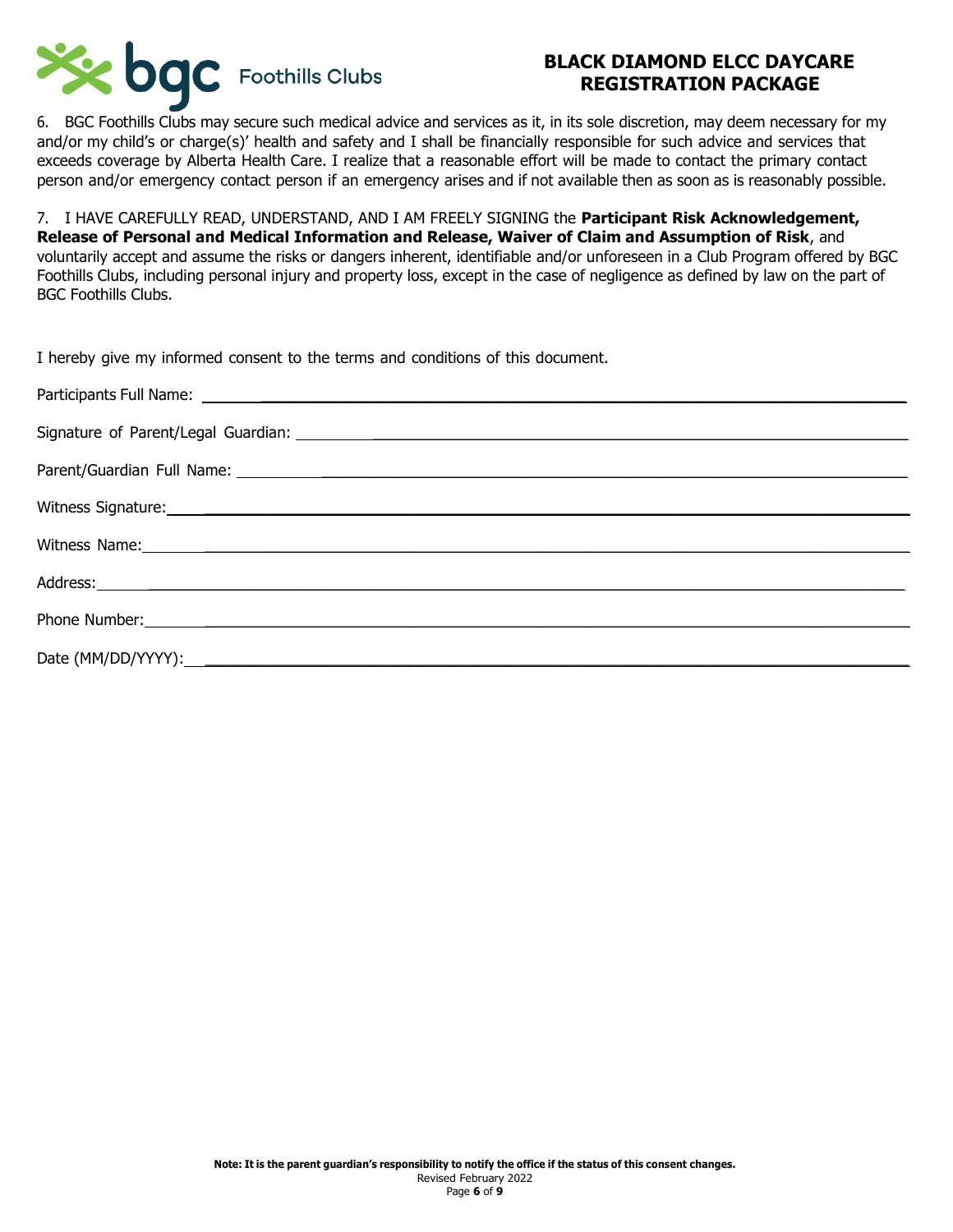



## **ANNUAL OFF-SITE ACTIVITY FORM**

Club Name & Location Kids Club Day Care – Black Diamond 110 2<sup>nd</sup> Street SE, Black Diamond, AB Phone: 403-933-7500

In consideration of my child(ren) and the same consideration of the values of charge's participation in this program, I agree and acknowledge that:

1. My child(ren) may be walked to any of the following locations within the areas noted in colour on the attached map, as well as the following routes:

Route  $# 1$  – route marked in yellow – ( $2<sup>nd</sup>$  Street SE) Route  $# 2$  – route marked in green – (Open field behind the Daycare, 110 2<sup>nd</sup> Street SE) Route # 3 – route marked in fuchsia – (Black Diamond Community Garden, 2 2a Ave NW) Route  $#$  4 – route marked in blue – (SE Black Diamond Walking Pathway to 4<sup>th</sup> Ave SE)



- 2. My children may be walked on various outings in the community by Boys and Girls Clubs of the Foothills staff and volunteers. Children may be walked Monday to Friday between the hours of 9:00 a.m. and 5:30 p.m. Staff will ensure that regulated staff/child ratios are followed at all times while on walks and that children are constantly supervised.
- 3. Children go on walks and outdoors daily as a way to promote physical health and gross motor function, to connect with the community and experience nature in all seasons.
- 4. I freely and voluntarily release and discharge Boys and Girls Clubs of the Foothills, it's employees, agents and volunteers from all claims, demands, actions or causes of action for damages, property loss or personal injury except in the case of negligence as defined by law, on the part of the Boys and Girls Clubs of the Foothills, to me and/or my child(ren) or charge(s) howsoever caused which is in any way connected or related to the participation in a Club program.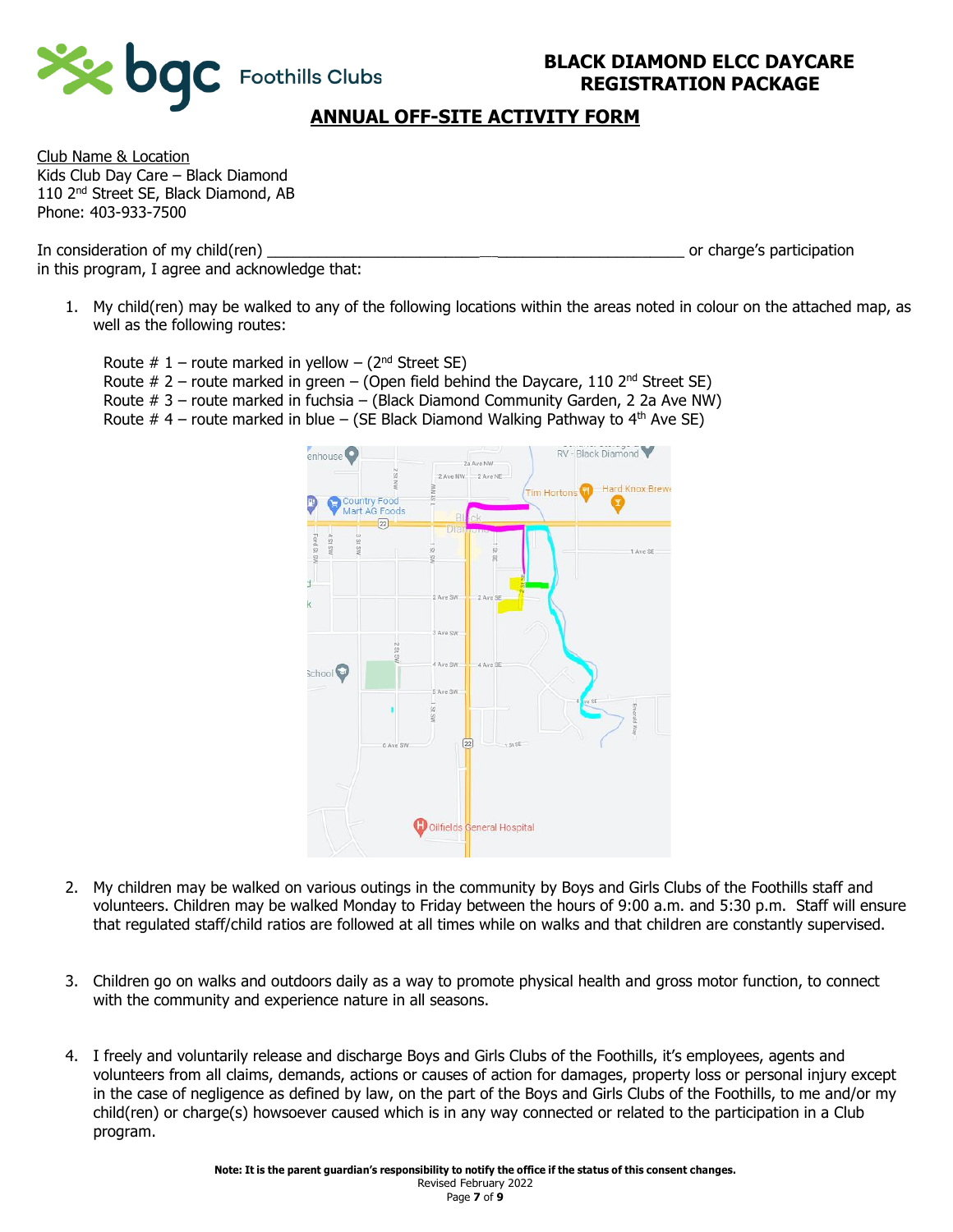

5. Parents can contact the program at 403-933-7500 in order for staff or children to be contacted if parents need to access their child at the off-site location.

I hereby give my informed consent to the terms and conditions of this document.

| Participants Full Name<br><u> 1989 - John Stein, Amerikaansk politiker (* 1908)</u> |                                                                                                                                                                                                                                |
|-------------------------------------------------------------------------------------|--------------------------------------------------------------------------------------------------------------------------------------------------------------------------------------------------------------------------------|
|                                                                                     |                                                                                                                                                                                                                                |
| Name of Parent/Guardian: Name of Parent/Guardian:                                   | Date: the contract of the contract of the contract of the contract of the contract of the contract of the contract of the contract of the contract of the contract of the contract of the contract of the contract of the cont |
|                                                                                     |                                                                                                                                                                                                                                |